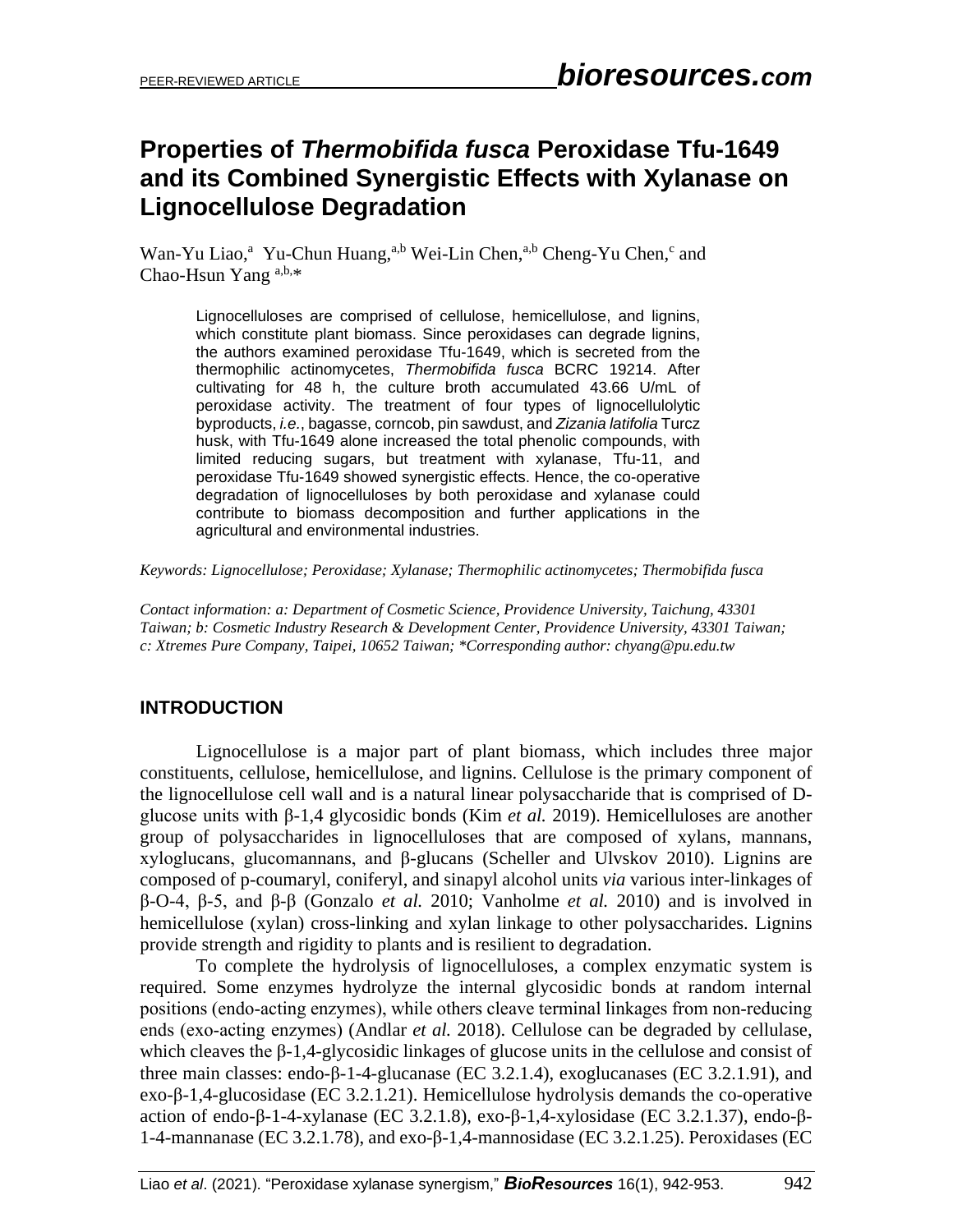1.11.1.7), laccases (EC 1.10.3.2), lignin peroxidases (LiP; EC 1.11.1.14), dye-decolorizing peroxidase (DyP; EC 1,11.1.19) (Catucci *et al*., 2020), and manganese-dependent peroxidases (MnP; EC 1.11.1.3) have been reported as the primary groups of lignin degrading enzymes (Woolridge 2014; Janusz *et al*. 2017; Andlar *et al.* 2018). Acetylxylan esterase (EC 3.1.1.72), feruloyl esterase (EC 3.1.1.73), p-coumaroyl esterase (EC 3.1.1.B10),  $\alpha$ -l-arabinofuranosidase (EC 3.2.1.55), xylan  $\alpha$ -1.2-glucuronosidase (EC 3.2.1.131), and α-glucuronidase (EC 3.2.1.139) all increase the efficiency of lignocellulose degradation (Vries *et al.* 2000; Andlar *et al.* 2018). As previously reported, there are synergistic actions between an endoxylanase and a laccase against the natural lignocellulosic substrate (Fonseca-Maldonado *et al*. 2014).

Lignocellulose‐degrading enzymes are produced by a variety of fungal and bacterial genera, in which most enzymes have been found in mesophilic microorganisms. Thermophilic microorganisms are considered to be a good source of novel and thermostable enzymes with potential industrial applications. The thermophilic actinomycete, *Thermobifida fusca*, was reported to be able to produce abundant extracellular lignocellulose-degrading enzymes (Chen *et al.* 2013a, 2016). However, the interaction between xylanase and peroxidase is not fully understood, especially with regards to lignocellulose products, *e.g.,* bagasse, corncob, pin sawdust, and *Zizania latifolia* Turcz husk, which are common agricultural and environmental lignocellulose byproducts in Taiwan. Hence, in this study, the authors attempted to purify and examine the properties of the extracellular peroxidase secreted by *T. fusca*. The co-operative degradation of lignocellulose *via* peroxidase and xylanase was also evaluated.

# **EXPERIMENTAL**

### **Microorganisms**

*Thermobifida fusca* BCRC 19214 was isolated and routinely maintained in the author's laboratory (Chen *et al.* 2013b) and was stored in the Bioresource Collection and Research Center (Taiwan).

### **Materials**

The Czapek-Dox powder, yeast extract, peptone, and agar were purchased from BD (Sparks, MD). The diethylaminoethyl cellulose (DEAE)-Sepharose CL-6B and Sephacyl S-200 columns were purchased from GE Healthcare (Little Chalfont, UK), while the sodium dodecyl sulfate–polyacrylamide gel electrophoresis (SDS-PAGE), acrylamide, buffer, reagents, molecular weight standards, and protein assay kit were purchased from Bio-Rad Laboratories (Hercules, CA). All other chemicals were obtained from Sigma-Aldrich (St. Louis, MO, USA), while the xylanase-Tfu11 was obtained from the *E. coli* transformant pXYL11 from the author's laboratory (Huang *et al.* 2010).

### **Lignocellulose Sample Preparation**

The bagasse, corncobs, pin sawdust and *Zizania latifolia* Turcz husk samples were collected from a local market, which were thoroughly washed with tap water to remove dust, and then air-dried. The dried samples were chopped and milled to a 100-mesh size using an ultrafine pulverizer (MacroGreat, Yunlin, Taiwan) and stored at room temperature.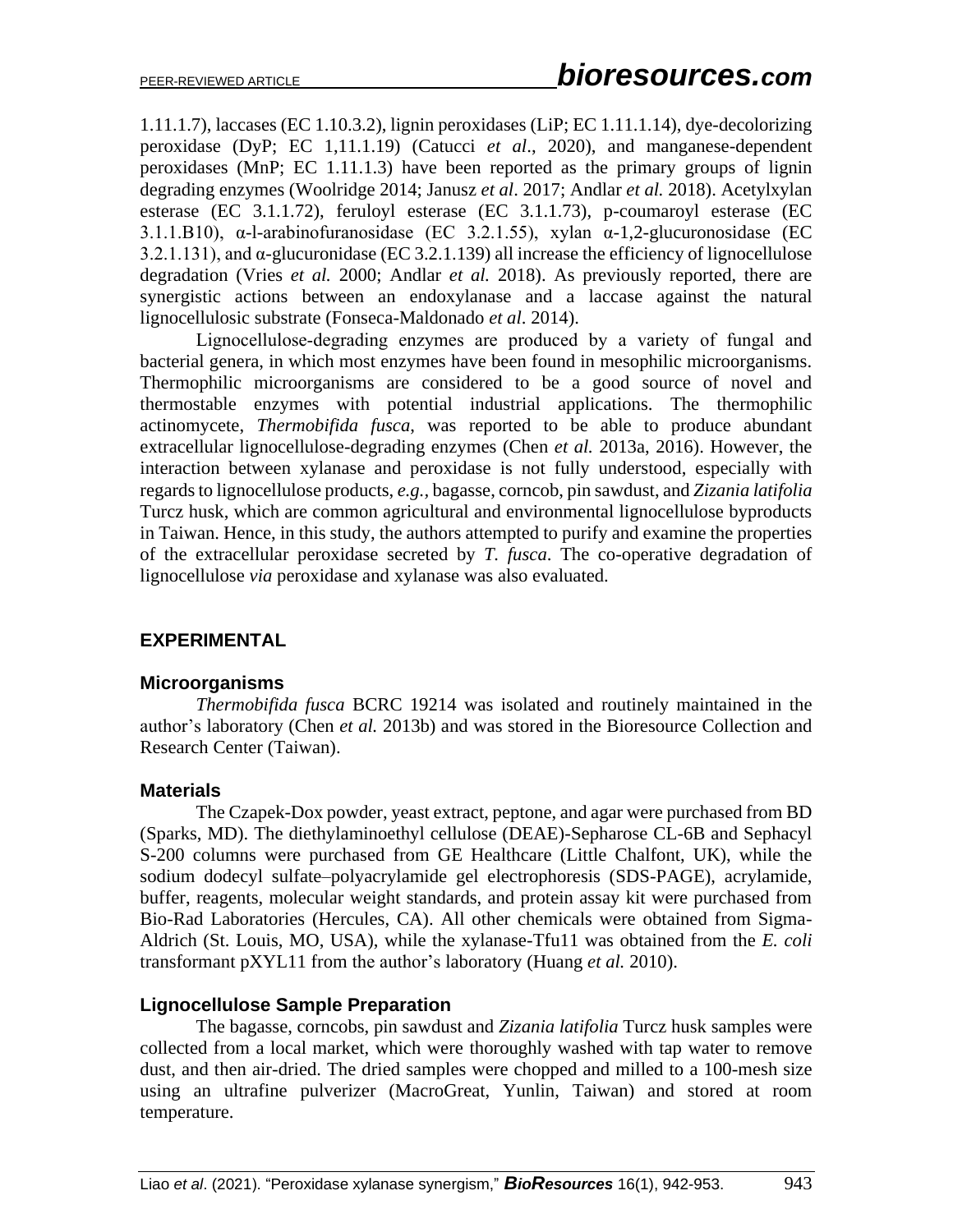### **Cultivation and Purification of the Enzyme**

*Thermobifida fusca* BCRC 19214 was cultivated in a 500 mL Hinton flask containing 100 mL of an enzyme-producing medium consisting of 10.0 g of bagasse, 0.5 g of yeast extract, 4.0 g of NH<sub>4</sub>NO<sub>3</sub>, and 6.8 g of KH<sub>2</sub>PO<sub>4</sub> L<sup>-1</sup> of distilled water (with a pH of 9.0). The culture was inoculated at 50  $^{\circ}$ C and shaken (at 150 rpm) for 96 h. The culture broth was centrifuged at  $10000 \times$  gravity for 30 min to remove the cellular pellet, and the supernatant was used as the crude enzyme solution. Purification was performed using a 30 kDa Pellicon XL ultrafiltration system (Merck KGaA, Billerica, MA) as well as a DEAE-Sepharose CL-6B and Sephacryl S-200 chromatography columns. The steps were performed according to the instructions provided by the manufacturer (Chen *et al*. 2013b).

## **Enzyme Activity**

The peroxidase activity was determined by monitoring 455 nm in the reaction mixture containing 200 μL of the enzyme, 20 μL of catechol  $(0.5 M)$ , 20 μL of hydrogen peroxide (50 mM), and 760 μL of 50 mM Tris-HCl buffer (with a pH of 8.8) (Doğan *et al.* 2007). The enzymatic assay was performed at 50  $^{\circ}$ C. The blanks contained all compounds except for the enzyme solution, and one unit of peroxidase activity was defined as the amount of enzyme required to oxide 1  $\mu$ mol of the substrate (1 mM) in 1 min under assay conditions. The xylanase activity was determined by measuring the release of reducing sugars from oat-spelt xylan (Huang *et al.* 2000). One unit of xylanase activity was defined as the amount of enzyme that released 1 µmol of D-xylose (1 mM) per min at 50  $^{\circ}$ C.

## **Analysis Methods**

The total phenolics of the lignocellulolytic hydrolysate was determined using a modified Folin-Ciocalteu method, using gallic acid as the standard (Kujala *et al*. 2000). The reducing sugars liberated *via* the hydrolysis of lignocellulose substrates in the mixture was determined using the dinitrosalicylic acid (DNS) method, where D-glucose was used to construct a standard curve.

### **Statistical Analysis**

The data were analyzed in triplicates (or higher), which was expressed as the mean ± standard error and compared to the appropriate control using the Student's *t*-test. A *p*value of less than 0.05 indicated statistically significant differences.

# **RESULTS AND DISCUSSION**

# **Cultivation and Purification of** *T. fusca* **BCRC 19214 Peroxidase**

*Thermobifida fusca* BCRC 19214 was cultured as described in the Experimental section for 48 h. A total of 43.66 U/mL peroxidase activities had accumulated in the culture broth. The results of the DEAE-Sepharose CL-6B ion-exchange as well as the Sephacyl S-200 gel-filtration chromatography are shown in Fig. 1, while the results of the total purification process are summarized in Table 1. The obtained purified peroxidase exhibited 2.91% of the total initial activity with a 15.12-fold increase in specific activities when compared to the culture filtrate solution. The purified peroxidase was named Tfu-1649.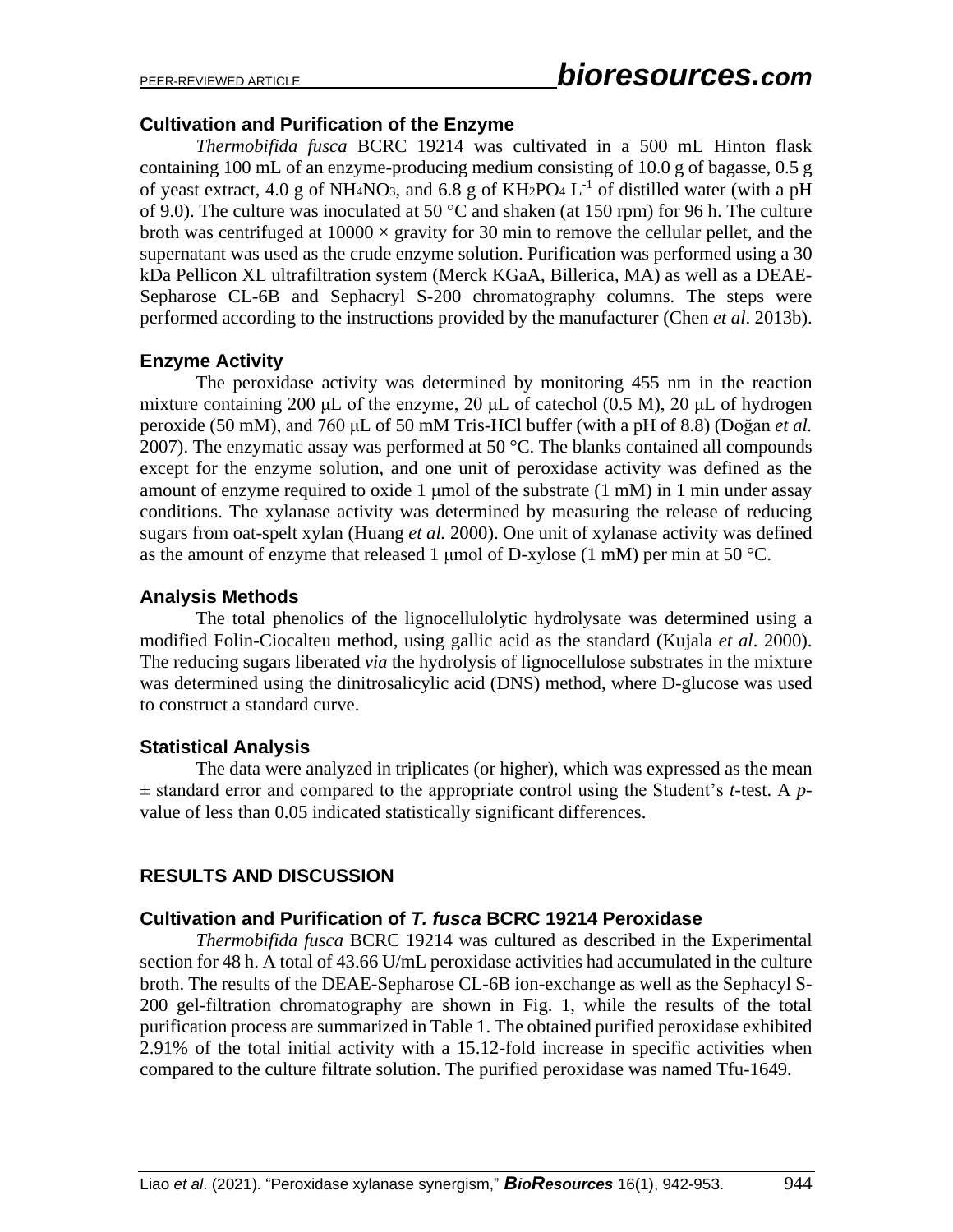

**Fig. 1.** Column chromatography of peroxidase Tfu-1649 purified from *Thermobifida fusca* BCRC19214. (a) diethylaminoethyl cellulose (DEAE)-Sepharose CL-6B column chromatography as well as (b) Sephacryl S-200 column chromatography. Symbol:  $(\bullet)$  peroxidase activity,  $(\circ)$ protein assay, (–) NaCl

| Purification<br>step    | <b>Total Protein</b><br>(mg) | <b>Total Activity</b><br>(U) | <b>Specific Activity</b><br>(U/mg) | Purification<br>(fold) | Yield<br>$(\% )$ |
|-------------------------|------------------------------|------------------------------|------------------------------------|------------------------|------------------|
| Crude<br>supernatant    | 31.14                        | 43.66                        | 1.40                               | 1                      | 100              |
| <b>Ultrafiltration</b>  | 9.35                         | 5.95                         | 0.64                               | 0.45                   | 13.63            |
| DEAE-Sepharose<br>CL-6B | 1.35                         | 4.35                         | 3.22                               | 2.3                    | 9.96             |
| Sephacryl S-<br>200     | 0.06                         | 1.27                         | 21.17                              | 15.12                  | 2.91             |

**Table 1.** Summarization of the Purification of Peroxidase Tfu-1649

In addition, *T. fusca* is able to produce multiple types of peroxidases. Ball and Trigo (1995) used anion exchange chromatography to purify the *T. fusca* peroxidase, where two extracellular peroxidases were measured on non-denaturing gel electrophoresis. Their isoelectric points were 8.8 and 3.6, respectively. The molecular weight of the acidic peroxidase was 40 kDa. Moreover, a newly purified dye decolorizing peroxidase (DyP) was also found in *T. fusca* using a genome-mining approach with a molecular weight of 46 kDa (van Bloois *et al.* 2010); these peroxidases are all different from peroxidase Tfu-1649. Hence, to the best of the authors' knowledge, this was the first instance of identifying and purifying peroxidase Tfu-1649 from a culture broth of *T. fusca*.

#### **Properties of the** *T. fusca* **BCRC 19214 peroxidase**

As shown in Fig. 2, the purified peroxidase Tfu-1649 sample displayed a single protein band on the 10% SDS-PAGE, which was estimated to be approximately 60 kDa based on its mobility compared to the standard proteins on the SDS-PAGE.

The optimum pH and temperature of the purified peroxidase Tfu-1649 sample were 9.0 and 60 °C, respectively. Approximately 80% of the original activity still remained at 60 °C after 4 h (Fig. 3). The optimum temperature of the peroxidase, Tfu-1649 was similar to other peroxidases found in actinomycetes (Table 2). The range of optimum temperatures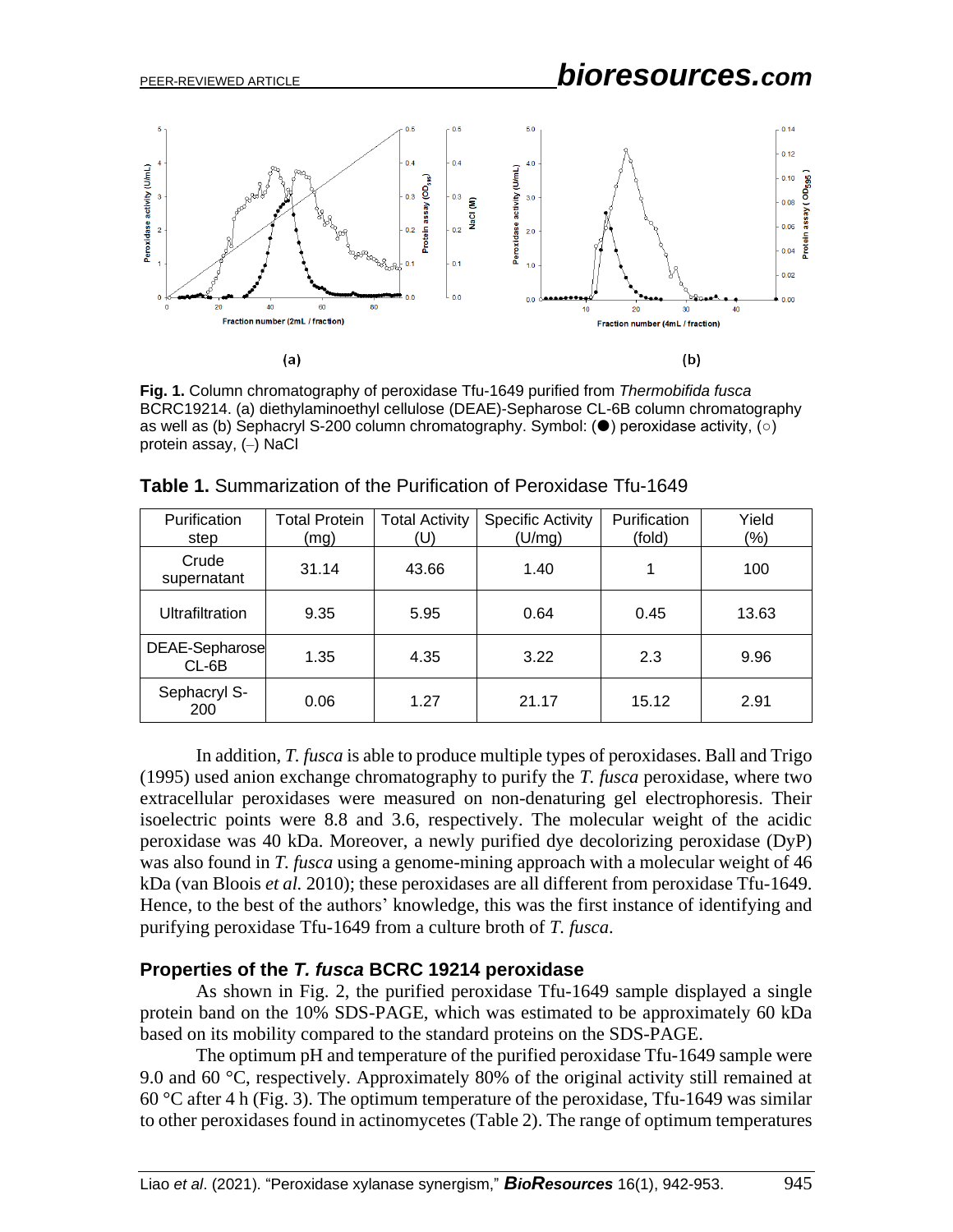for *Streptomyces* spp. peroxidase is between 30 °C to 80°C, with the strain AD001 showing the lowest optimum temperature. In addition, the optimum pH of peroxidase Tfu-1649 was 9.0, while in the case of the *Streptomyces* spp. peroxidase, it was lower than 8.5 (Rekik *et al.* 2015).



**Fig. 2.** Sodium dodecyl sulfate–polyacrylamide gel electrophoresis (SDS-PAGE) of peroxidase Tfu-1649 from *Thermobifida fusca* BCRC19214. Lane M: molecular weight marker; Lane 1: culture filtrate; Lane 2: Tfu-1649 purified from concentration; Lane 3: Tfu-1649 purified *via* diethylaminoethyl cellulose (DEAE)-Sepharose CL-6B chromatography; and Lane 4: Tfu-1649 purified *via* Sephacyl S-200 chromatography.



**Fig. 3.** Thermal stability of peroxidase Tfu-1649 purified from *Thermobifida fusca* BCRC19214, which was incubated at various temperatures for 1 h to 4 h, after which the residual enzyme activity was determined. Symbol: ( $\bullet$ ) 60 °C, ( $\circ$ ) 70 °C, ( $\circ$ ) 80 °C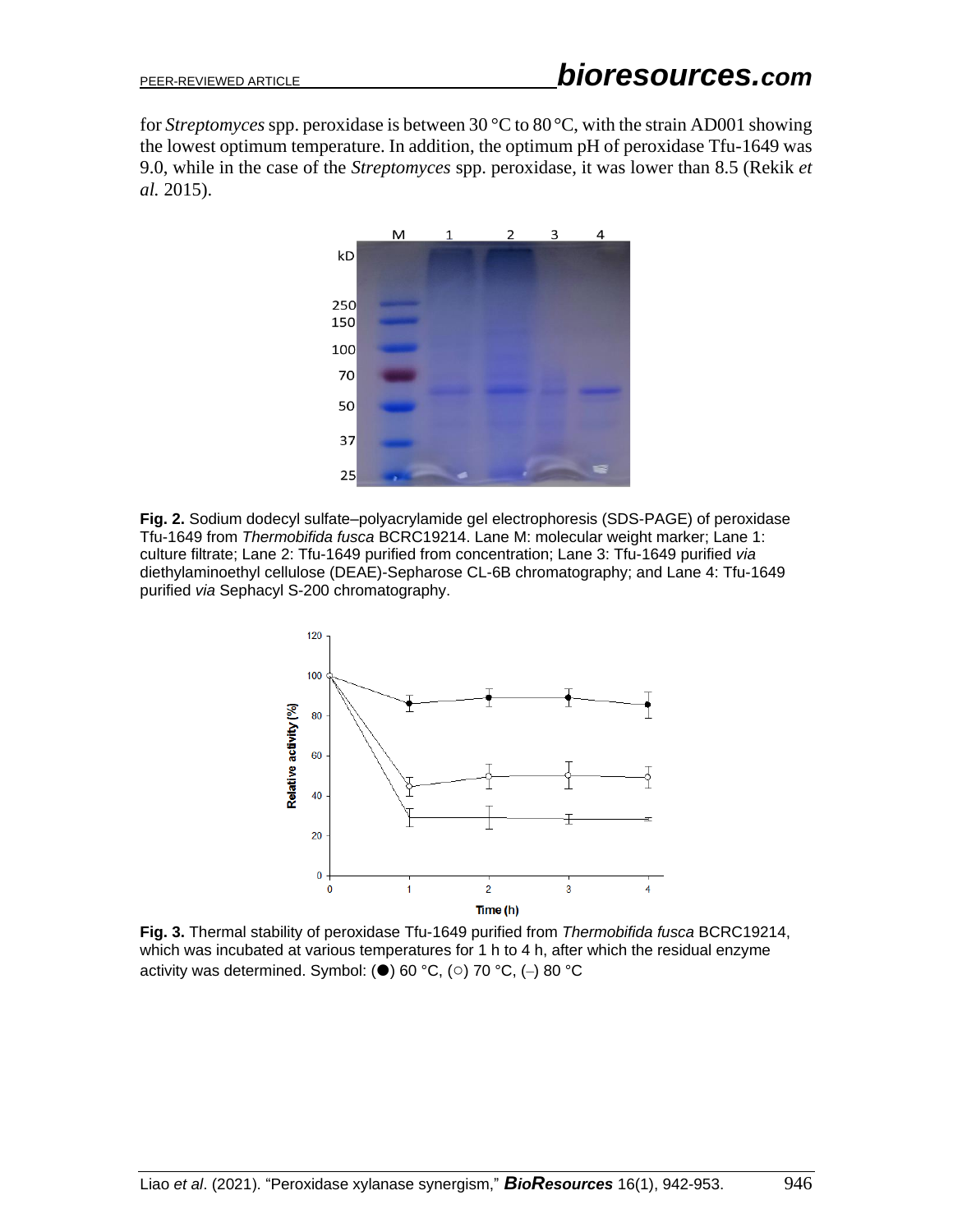|  |  |  | <b>Table 2. Biochemical Properties of the Selected Purified Peroxidases</b> |
|--|--|--|-----------------------------------------------------------------------------|
|  |  |  |                                                                             |

| <b>Strain</b><br>Enzyme                             | Optimal<br>Temperature<br>$(^{\circ}C)$ | Optimal<br>pH            | Metal Ion (Relative activity %)<br>Inhibitor                                                                                                                                                                                                                                                                                              | Source                               |
|-----------------------------------------------------|-----------------------------------------|--------------------------|-------------------------------------------------------------------------------------------------------------------------------------------------------------------------------------------------------------------------------------------------------------------------------------------------------------------------------------------|--------------------------------------|
| Streptomyces sp.<br>AD001                           | 30                                      | 7.5                      | Hg <sup>2+</sup> (0%), Mg <sup>2+</sup> (56.5%), Zn <sup>2+</sup><br>$(47\%)$ , Cu <sup>2+</sup> (32%),<br>$Co2+ (27%) (1 mM)$<br>NaN <sub>3</sub> (11%), EDTA (36%)                                                                                                                                                                      | Jeon et al.<br>2002                  |
| Streptomyces sp.<br>strain AH4                      | 80                                      | 5                        | $Mn^{2+}$ (225%), Mg <sup>2+</sup> (90%), Ca <sup>2+</sup><br>(145%)<br>$Cu^{2+}$ (111%), $Zn^{2+}$ (25%), $Co^{2+}$<br>$(85\%)$ , Ag <sup>2+</sup> (56%), Hg <sup>2+</sup><br>$(10\%)$ , K <sup>+</sup> (165%) (5mM)<br>NaN <sub>3</sub> (40%), Acetonitrile,<br>DMSO (20%), Isopropyl<br>alcohol, ethanol, methanol<br>(increased 125%) | Fodil et al.<br>2012                 |
| <b>Streptomyces</b><br>albidoflavus TN644           | 75                                      | $\overline{4}$           | $Mn^{2+}$ (290%), Mg <sup>2+</sup> (180%),<br>$Ca2+$ (112%),<br>$Cu^{2+}$ (108%), $Zn^{2+}$ (75%), $Co^{2+}$<br>$(65\%)$ , Ag <sup>2+</sup> (51%), Hg <sup>2+</sup> (6%),<br>$K^+$ (145%) (5 mM), NaN <sub>3</sub> (5%)                                                                                                                   | Jaouadi et<br>al. 2014               |
| Streptomyces sp.<br>strain AM2 HaP1                 | 55                                      | 6                        |                                                                                                                                                                                                                                                                                                                                           | Fodil et al.<br>2011                 |
| Streptomyces sp.<br>strain AM2 HaP2                 | 55                                      | 7.5                      |                                                                                                                                                                                                                                                                                                                                           | Fodil et al.<br>2011                 |
| <b>Streptomyces</b><br>griseosporeus SN9            | 60                                      | 8.5                      | 1% SDS (72%)                                                                                                                                                                                                                                                                                                                              | Rekik et al.<br>2015                 |
| Rhodococcus sp.<br>T <sub>1</sub>                   | 35                                      | 4                        | Mg <sup>2+</sup> (100%), Ca <sup>2+</sup> (70%), Mn <sup>2+</sup><br>$(40\%)$ , Zn <sup>2+</sup> $(40\%)$ ,<br>$Cu^{2+}$ (60%), $Co^{2+}$ (60%), K <sup>+</sup> (55<br>%) (1 mM)<br>β-Me (30%), EDTA (95%)                                                                                                                                | Sahinkaya et<br>al. 2019             |
| Thermobifida fusca<br>DyP-type<br>peroxidase        | 45 to 60                                | 5.0 <sub>to</sub><br>5.5 |                                                                                                                                                                                                                                                                                                                                           | Rahmanpour<br>et al. 2016            |
| Thermomonospora<br>fusca BD25                       | 60                                      | 7.0 to<br>8.0            |                                                                                                                                                                                                                                                                                                                                           | <b>Ball and</b><br><b>Trigo 1995</b> |
| Thermobifida fusca<br><b>BCRC 19214</b><br>Tfu-1649 | 60                                      | 9.0                      | Na <sup>+</sup> (99%), K <sup>+</sup> (105%),<br>Ca <sup>2+</sup> (107%), Mg <sup>2+</sup> (91%),<br>Zn <sup>+</sup> (88%), Cu <sup>2+</sup> (7%),<br>Mn <sup>2+</sup> (17%), Co <sup>2+</sup> (0%),<br>Hg <sup>+</sup> (31%), Ni <sup>+</sup> (1%). (1 mM)<br>SDS (90%), NaN <sub>3</sub> (0%), β-ME<br>(0%), PMSF (41%) (10 mM)         | Measured in<br>this study            |
| Pseudomonas<br>aeruginosa<br><b>PKE117</b>          |                                         | 3.5                      | $Cu^{2+}$ (106%), $Zn^{2+}$ (103%), Ag <sup>2+</sup><br>(92%), Co <sup>2+</sup> (92%), Mn <sup>2+</sup> (98%),<br>$Ca^{2+}$ (97%), Mg <sup>2+</sup> (92%) (1 mM)<br>SDS (91%), EDTA (100%)                                                                                                                                                | Li et al. 2012                       |

According to the metal ions and the chemical reagents tested, it was found that the activity of purified peroxidase Tfu-1649 was strongly inhibited by 1 mM of  $Cu^{2+}$ , Mn<sup>2+</sup>, Co<sup>2+</sup>, Hg<sup>+</sup>, and Ni<sup>+</sup> and only partially inhibited by 1 mM of  $\text{Zn}^{2+}$ . The 1 mM NaN<sub>3</sub>,  $\beta$ -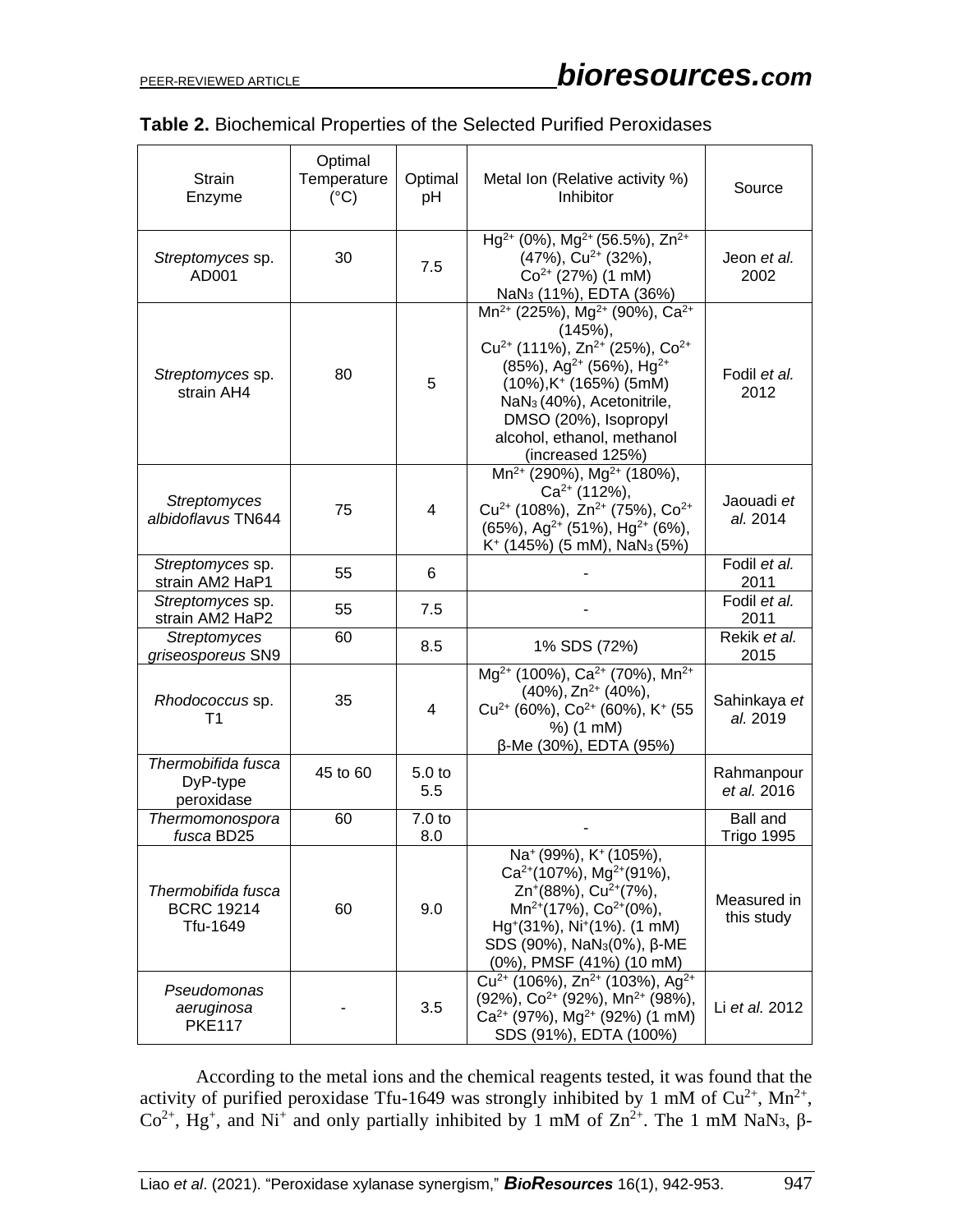mercaptoethanol, and 10 mM phenyl-methyl-sulfonyl fluoride (PMSF) strongly inhibited the enzymatic activity of peroxidase Tfu-1649 (as shown in Fig. 4). The effects of the organic solvents on the activity of purified peroxidase Tfu-1649 are shown in Fig. 5. With 10% water miscible solvents, *e.g.,* acetonitrile, dimethyl sulfoxide (DMSO), isopropanol, and acetone, in the reaction system, the enzymatic activity increased by 115% to 135%, while the enzymatic activity of peroxidase Tfu-1649 was inhibited by 20% methanol and 10% ethanol. Isopropanol in the incubation mixture may produce a great increase of the enzyme activity. In the previous reports, it also increased the activities of starch synthetase, and thrombin (Judewicz *et al*. 1972; Shvachko and [Kibirev](https://pubmed.ncbi.nlm.nih.gov/?term=Kibirev+VK&cauthor_id=3413838) 1988).



**Fig. 4.** Effect of various (a) ions and (b) chemical reagents on peroxidase Tfu-1649 purified from *Thermobifida fusca* BCRC19214, including ethylenediaminetetraacetic acid (EDTA), sodium lauryl sulfate (SDS), β-mercaptoethanol (beta-ME), and phenyl-methyl-sulfonyl fluoride (PMSF)



Concentration (%)

**Fig. 5.** Effect of various organic solvents, including dimethyl sulfoxide (DMSO), on peroxidase Tfu-1649 purified from *Thermobifida fusca* BCRC19214

Peroxidase Tfu-1649 was strongly inhibited by 1 mM of  $Cu^{2+}$ ,  $Mn^{2+}$ ,  $Co^{2+}$ ,  $Hg^{+}$ , and Ni<sup>+</sup>. In addition, Cu<sup>2+</sup> also inhibited *Streptomyces* sp. AD001 (Jeon *et al.* 2002) and *Rhodococcus* sp. T1 (Sahinkaya *et al.* 2019) peroxidase, but it acted as an activator for *S.*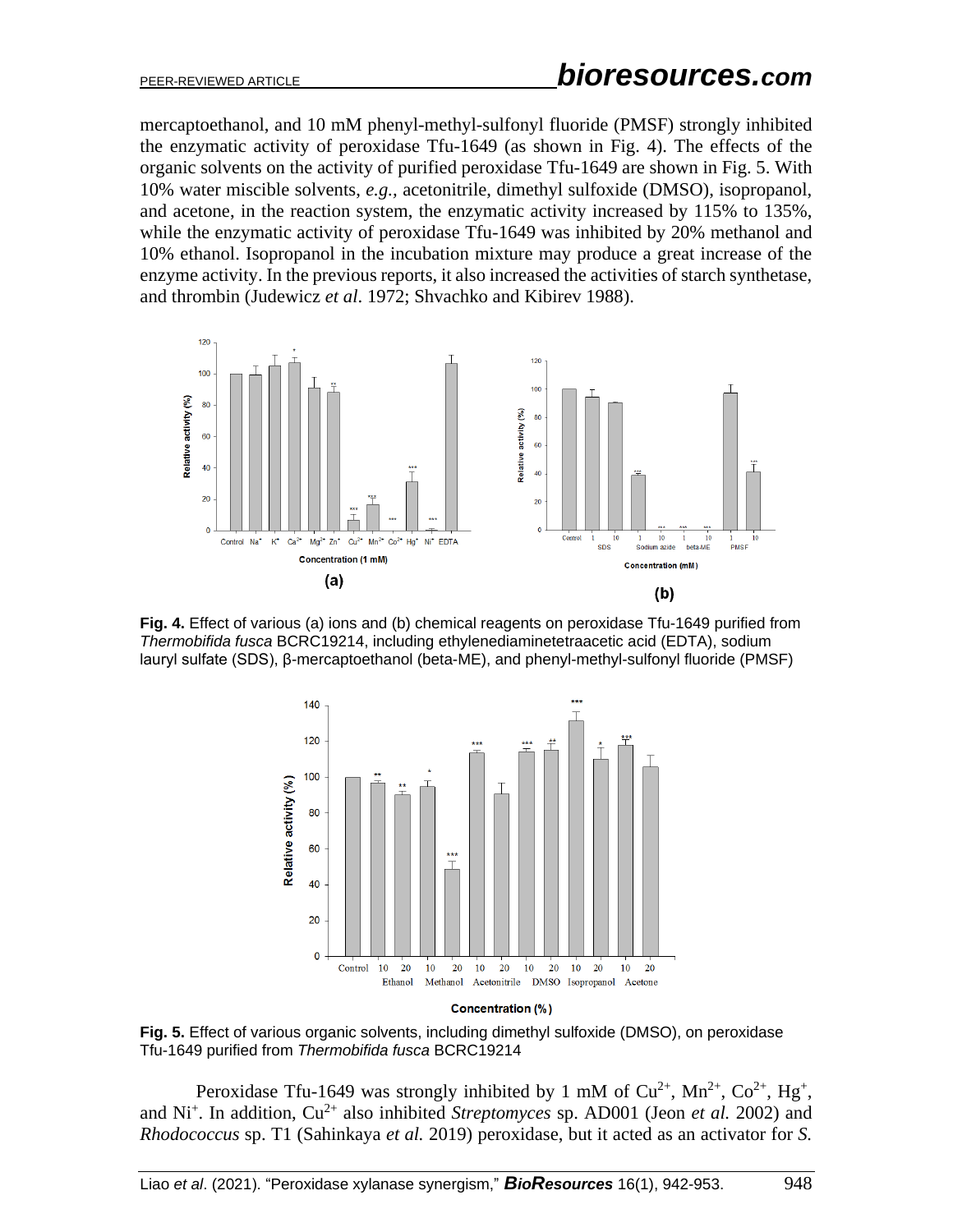*albidoflavus* TN644 (Jaouadi *et al.* 2014) and *P. aeruginosa* PKE117 (Li *et al.* 2012). The peroxidase activity of *Rhodococcus* sp. T1 was inhibited by  $Mn^{2+}$  (Sahinkaya *et al.* 2019), but  $Mn^{2+}$  activated the enzymatic activities of *S*. sp. AH4 (Fodil *et al.* 2012) and *S*. *albidoflavus* TN644 (Jaouadi *et al.* 2014). Moreover, the inhibitory effects of  $Co^{2+}$  and Hg<sup>+</sup> on peroxidase Tfu-1649 were similar to the other peroxidases summarized in Table 2. In addition, the inhibitory effect of  $Ni<sup>+</sup>$  on peroxidases was first demonstrated in the author's studies, to the best of the author's knowledge. Furthermore, the enzymatic activity of peroxidase Tfu-1649 was also inhibited by NaN3, which was similar to the strains AD001 (Jeon *et al.* 2002), AH4 (Fodil *et al.* 2012), and TN644 (Jaouadi *et al.* 2014). Phenylmethylsulfonyl fluoride (PMSF) is a serine protease inhibitor, while βmercaptoethanol is used to reduce disulfide bonds. Thus, the fact that peroxidase Tfu-1649 was inhibited by PMSF and β-mercaptoethanol revealed that serine and cysteine may act as important amino acids in the active center of the enzyme.

#### **Enzymatic Activity on Lignin Model Compounds**

The enzyme activities on five compounds were tested in this experiment. As shown in Fig. 6, purified peroxidase Tfu-1649 exhibited high activities for catechol and L-DOPA, while 2,6-DMP, 2,4-DCP, and guaiacol were not good candidates for the oxidation reaction. Different enzymes have different substrate specificities. The fungal peroxidase (Pspd) found in *Perenniporia subacida* had different substrate specificities; it had the highest peroxidase activity against n-propanol, while 2,6-DMP, guaiacol, and catechol had relative activities of 82.14%, 79.34%, and 74.34%, respectively (Si and Cui 2013).





#### **Co-operative Enzymatic Degradation of Lignocellulose**

In this study, the authors investigated the synergistic effects of xylanase and peroxidase in terms of lignocellulose degradation. Four lignocellulose substrates were treated with only xylanase to produce the reducing sugars in the reaction solution (as shown in Fig. 7a), while total phenolic compounds accumulated in the reaction solution across all four tests (as shown in Fig. 7b). When the substrates were treated with only peroxidase Tfu-1649, the total phenolic compounds all accumulated in the culture broth, with a limited amount of reducing sugars produced by the peroxidase. However, when the substrates were treated with both xylanase Tfu-11 and peroxidase Tfu-1649, synergistic effects were observed. In addition, corncob was the best candidate for degradation *via* xylanase Tfu-11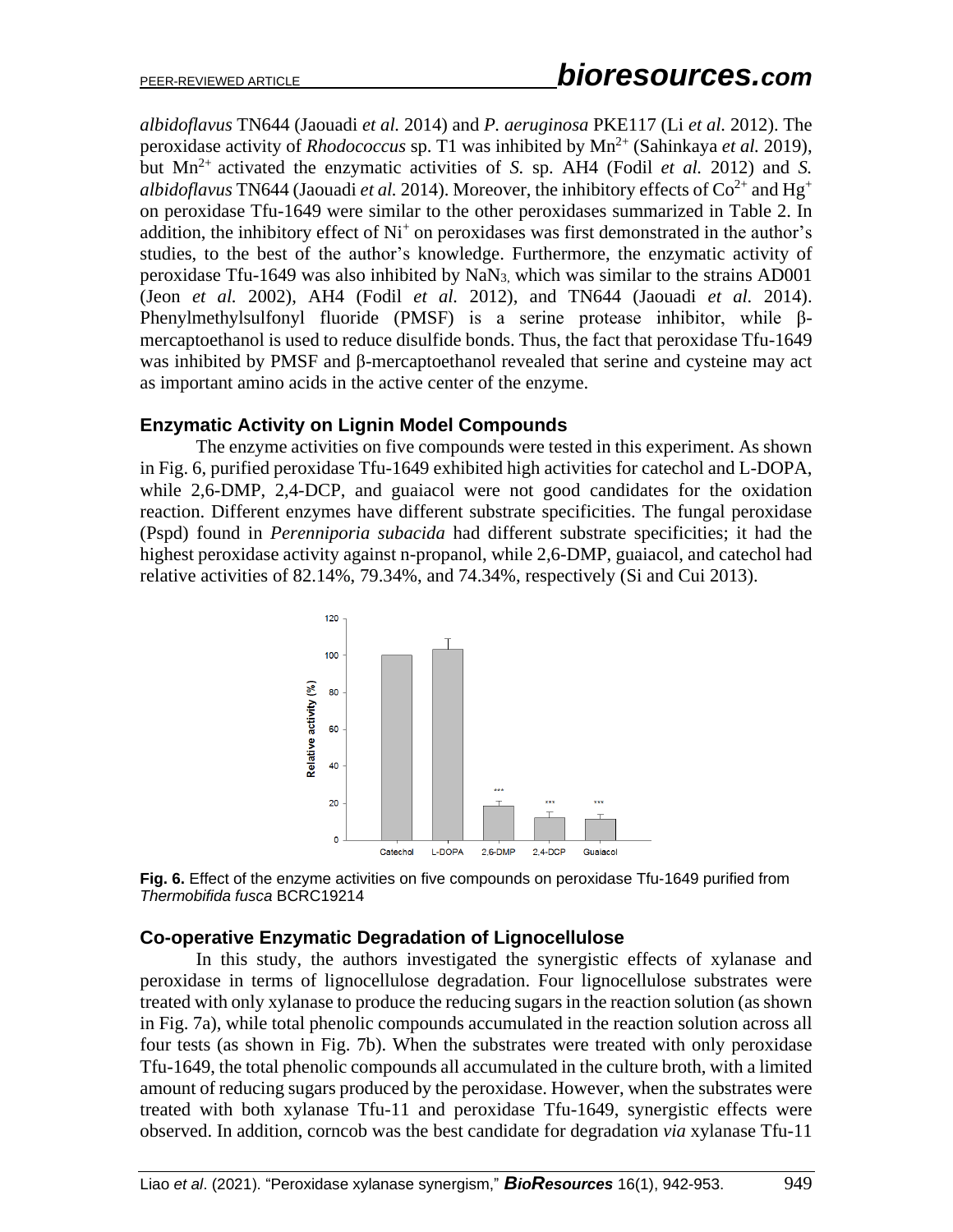and peroxidase Tfu-1649. After incubating xylanase Tfu-11 and peroxidase Tfu-1649 for 24 h, 760 μg/ml reducing sugars were accumulated in the reaction solution. However, after incubation with xylanase Tfu-11 or peroxidase Tfu-1649 alone for 24 h, only 380 μg/mL or 30 μg/mL reducing sugar was accumulated in the reaction solution. Furthermore, 336 μg/mL of total phenolic compounds were released from the lignocelluloses and accumulated in the reaction solution after incubation with xylanase Tfu-11 and peroxidase Tfu-1649 for 24 h. There were only 190 μg/mL or 180 μg/mL of total phenolic compounds accumulated in the reaction solution after incubated 24 h with xylanase Tfu-11 or peroxidase Tfu-1649, respectively. Hence, xylanase Tfu-11 and peroxidase Tfu-1649 displayed significant synergistic effects when applied to corncob degradation, and these effects were also observed in the bagasse and sawdust reactions. However, the synergistic effect of xylanase Tfu-11 and peroxidase Tfu-1649 on *Zizania latifolia* Turcz husk was different relative to the other three substrates. The xylanase Tfu-11 hydrolyzed the *Zizania latifolia* Turcz husk and the reducing sugars accumulated in the broth, but the co-operation effect with peroxidase Tfu-1649 did not cause a synergistic increase in terms of the accumulated reducing sugars.



**Fig. 7.** Effects of peroxidase Tfu-1649 and xylanase Tfu-11 on the lignocellulolytic by-products concentrations of the (a) total phenolic compounds and (b) the reducing sugar. : peroxidase, Tfu-1649;  $\Box$ : xylanase, Tfu-11;  $\Box$ : peroxidase, Tfu-1649 and xylanase, Tfu-11. Data was reported as the mean  $\pm$  standard error in triplicate (Student's *t*-test *p* values:  $* = p$ -value less than  $0.05$ ; \*\* =  $p$ -value less than  $0.01$ ; and \*\*\* =  $p$ -value less than  $0.001$ )

# **CONCLUSIONS**

- 1. *Thermobifida fusca* BCRC 19214 had a peroxidase activity of 43.66 U/mL when subjected to a bagasse substrate.
- 2. Synergistic effects were observed when the substrates were treated with both xylanase Tfu-11 and peroxidase Tfu-1649.
- 3. The results prove that the lignocellulose lignin barrier was disrupted by peroxidase Tfu-1649, thus rendering the lignocellulose structure more susceptible to degradation by xylanase Tfu-11. These findings may be helpful in granting a better understanding of the catalysis of lignocellulolytic substrates *via* complex hydrolytic enzyme systems.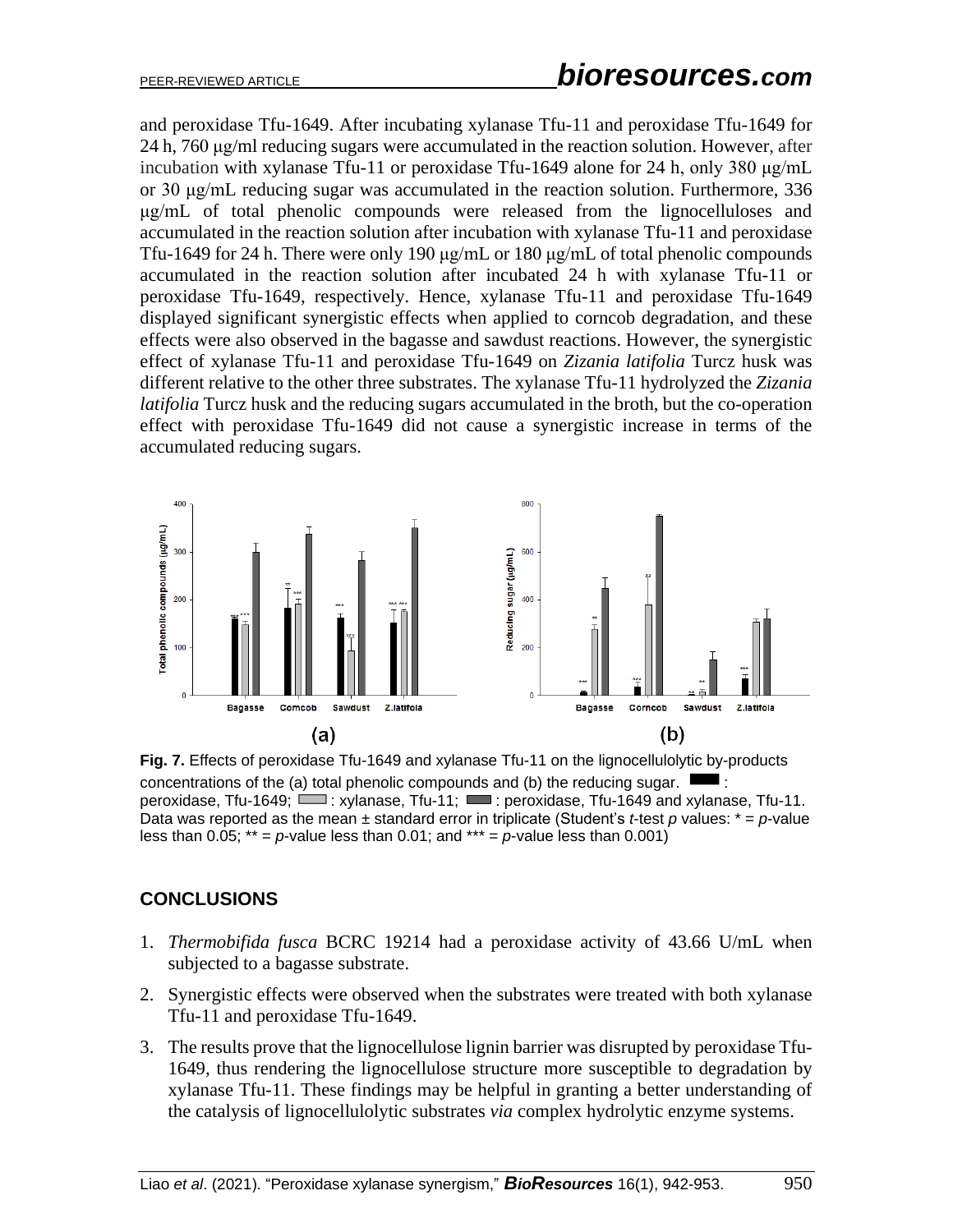## **ACKNOWLEDGMENTS**

The authors are grateful for the support of the Ministry of Science and Technology of the Republic of China (MOST 104-2313-B-126-001-MY3 and MOST 107-2313-B-126- 001-MY3).

# **REFERENCES CITED**

- Andlar, M., Rezić, T., Marđetko, N., Kracher, D., Ludwig, R., and Šantek, B. (2018). "Lignocellulose degradation: An overview of fungi and fungal enzymes involved in lignocellulose degradation," *Engineering in Life Sciences* 18(11), 768-778. DOI: 10.1002/elsc.201800039
- Ball, A. S., and Trigo, C. (1995). "Characterization of a novel non-haem-containing extracellular peroxidase from *Thermomonospora fusca,*" *Biochemical Society Transactions 2*3(2), 272-276. DOI: 10.1042/bst0230272
- [Catucci,](https://iubmb.onlinelibrary.wiley.com/action/doSearch?ContribAuthorStored=Catucci%2C+Gianluca) G., [Valetti,](https://iubmb.onlinelibrary.wiley.com/action/doSearch?ContribAuthorStored=Valetti%2C+Francesca) F., [Sheila J. Sadeghi,](https://iubmb.onlinelibrary.wiley.com/action/doSearch?ContribAuthorStored=Sadeghi%2C+Sheila+J) S. J., and [Gilardi,](https://iubmb.onlinelibrary.wiley.com/action/doSearch?ContribAuthorStored=Gilardi%2C+Gianfranco) G. (2020). "Biochemical features of dye-decolorizing peroxidases: Current impact on lignin degradation," *Biotechnology and Applied Biochemistry* 67(5), 751-759. [DOI: 10.1002/bab.2015](https://doi.org/10.1002/bab.2015)
- Chen, C.-Y., Hsieh, Z.-S., Cheepudom, J., Yang, C.-H., and Meng, M. (2013a). "A 24.7 kDa copper-containing oxidase, secreted by *Thermobifida fusca*, significantly increasing the xylanase/cellulase-catalyzed hydrolysis of sugarcane bagasse," *Applied Microbiology and Biotechnology* 97(20), 8977-8986. DOI: 10.1007/s00253-013- 4727-y
- Chen, C.-Y., Huang, Y.-C., Wei, C.-M., Meng, M., Liu, W.-H., and Yang, C.-H. (2013b). "Properties of the newly isolated extracellular thermo-alkali-stable laccase from thermophilic actinomycetes, *Thermobifida fusca* and its application in dye intermediates oxidation," *AMB Express* 3(49), 1-9. DOI: 10.1186/2191-0855-3-49
- Chen, C.-Y., Lee, C.-C., Chen, H.-S., Yang, C.-H., Wang, S.-P., Wu, J.-H., and Meng, M. (2016). "Modification of lignin in sugarcane bagasse by a monocopper hydrogen peroxide-generating oxidase from *Thermobifida fusca*," *Process Biochemistry* 51(10), 1486-1495. DOI: 10.1016/j.procbio.2016.07.009
- de Gonzalo, G., Colpa, D. I., Habib, M. H. M., and Fraaije, M. W. (2010). "Bacterial enzymes involved in lignin degradation," *Journal of Biotechnology* 236, 110-119. DOI: 10.1016/j.jbiotec.2016.08.011
- de Vries, R. P., Kester, H. C. M., Poulsen, C. H., Benen, J. A. E., and Visser, J. (2000). "Synergy between enzymes from *Aspergillus* involved in the degradation of plant cell wall polysaccharides," *Carbohydrate Research* 327(4), 401-410. DOI: 10.1016/s0008-6215(00)00066-5
- Doğan, S., Turan, P., Doğan, M., Arslan, O., and Alkan, M. (2007). "Variations of peroxidase activity among *Salvia* species," *Journal of Food Engineering* 79(2), 375- 382. DOI: 10.1016/j.jfoodeng.2006.02.001
- Fodil, D., Badis, A., Jaouadi, B., Zaraî, N., Ferradji, F. Z., and Boutoumi, H. (2011). "Purification and characterization of two extracellular peroxidases from *Streptomyces* sp. strain AM2, a decolorizing actinomycetes responsible for the biodegradation of natural humic acids," *International Biodeterioration & Biodegradation* 65(3), 470- 478. DOI: 10.1016/j.ibiod.2011.01.009
- Fodil, D., Jaouadi, B., Badis, A., Nadia, Z. J., Ferradji, F. Z., Bejar, S., and Boutoumi, H. (2012). "A thermostable humic acid peroxidase from *Streptomyces* sp. strain AH4: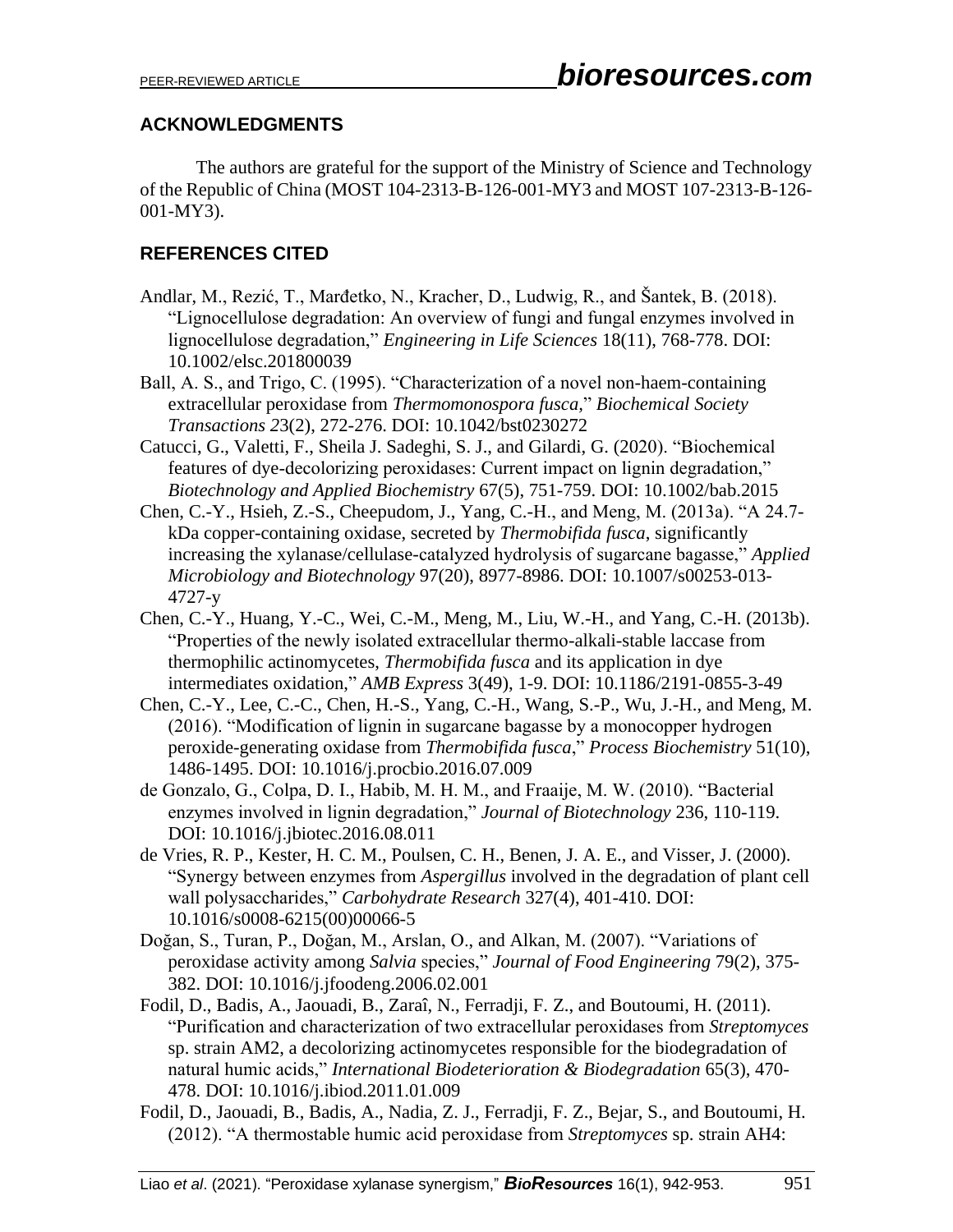Purification and biochemical characterization," *Bioresource Technology* 111, 383- 390. DOI: 10.1016/j.biortech.2012.01.153

- Fonseca-Maldonado, R., Ribeiro, L. F., Furtado, G. P., Arruda, L. M., Meleiro, L. P., Alponti, J. S., Botelho-Machado, C., Vieira, D. S., Bonneil, E., Furriel, R. P. M., Thibault, P., and Ward, R. J. (2014). "Synergistic action of co-expressed xylanase/laccase mixtures against milled sugar cane bagasse," *[Process Biochemistry](https://www.sciencedirect.com/science/journal/13595113)* 49(7), 1152-1161.
- Huang, Y.-C., Chen, G.-H., Chen, Y.-F., Chen, W.-L., and Yang, C.-H. (2010). "Heterologous expression of thermostable acetylxylan esterase gene from *Thermobifida fusca* and its synergistic action with xylanase for the production of xylooligosaccharides," *Biochemical and Biophysical Research Communications*  400(4), 718-723. DOI: 10.1016/j.bbrc.2010.08.136
- Janusz, G., Pawlik, A., Sulej, J., Swiderska-Burek, U., Jarosz-Wilkolazka, A., and Paszczynski, A. (2017). "Lignin degradation: Microgrganisms, enzymes involved, genomes analysis and evolution," *FEMS Microbiology Reviews* 41, 941-962.
- Jaouadi, B., Rekik, H., Badis, A., Jaouadi, N. Z., Belhoul, M., Hmidi, M., Kourdali, S., Fodil, D., and Bejar, S. (2014). "Production, purification, and characterization of a highly thermostable and humic acid biodegrading peroxidase from a decolorizing *Streptomyces albidoflavus* strain TN644 isolated from a Tunisian off-shore oil field," *International Biodeterioration & Biodegradation* 90, 36-44. DOI: 10.1016/j.ibiod.2014.02.001
- Jeon, J.-H., Han, Y.-J., Kang, T.-G., Kim, E.-S., Hong, S.-K., and Jeong, B.-C. (2002). "Purification and characterization of 2,4-dichlorophenol oxidizing peroxidase from *Streptomyces* sp. AD001," *Journal of Microbiology and Biotechnology* 12(6), 972- 978.
- [Judewicz,](https://www.sciencedirect.com/science/article/abs/pii/S003194220088379X#!) N. D., [Lavintman,](https://www.sciencedirect.com/science/article/abs/pii/S003194220088379X#!) N., [Cardini,](https://www.sciencedirect.com/science/article/abs/pii/S003194220088379X#!) C. E. (1972). "Effect of isopropanol on the activity of particulate starch synthetase," *[Phytochemistry](https://www.sciencedirect.com/science/journal/00319422)* 11(7), 2213-2215.
- Kim, J.-Y., Lee, H. W., Lee, S. M., Jae, J., and Park, Y.-K. (2019). "Overview of the recent advances in lignocellulose liquefaction for producing biofuels, bio-based materials and chemicals," *Bioresource Technology* 279, 373-384. DOI: 10.1016/j.biortech.2019.01.055
- Kujala, T. S., Loponen, J. M., Klika, K. D., and Pihlaja, K. (2000). "Phenolics and betacyanins in red beetroot (*Beta vulgaris*) root: Distribution and effect of cold storage on the content of total phenolics and three individual compounds," *Journal of Agricultural Food Chemistry* 48(11), 5338-5342. DOI: 10.1021/jf000523q
- Li, J., Liu, C., Li, B., Yuan, H., Yang, J., and Zheng, B. (2012). "Identification and molecular characterization of a novel DyP-type peroxidase from *Pseudomonas aeruginosa* PKE117," *Applied Biochemistry and Biotechnology* 166(3), 774-785. DOI: 10.1007/s12010-011-9466-x
- Lončar, N., and Fraaije, M. W. (2015). "Not so monofunctional a case of thermostable *Thermobifida fusca* catalase with peroxidase activity," *Applied Microbiology and Biotechnology* 99(5), 2225-2232. DOI: 10.1007/s00253-014-6060-5
- Rahmanpour, R., Rea, D., Jamshidi, S., Fülöp, V., and Bugg, T. D. H. (2016). "Structure of *Thermobifida fusca* DyP-type peroxidase and activity towards kraft lignin and lignin model compounds," *Archives of Biochemistry and Biophysics* 594, 54-60. DOI: 10.1016/j.abb.2016.02.019
- Rekik, H., Nadia, Z. J., Bejar, W., Kourdali, S., Belhoul, M., Hmidi, M., Benkiar, A., Badis, A., Sallem, N., Bejar, S. (2015). "Characterization of a purified decolorizing